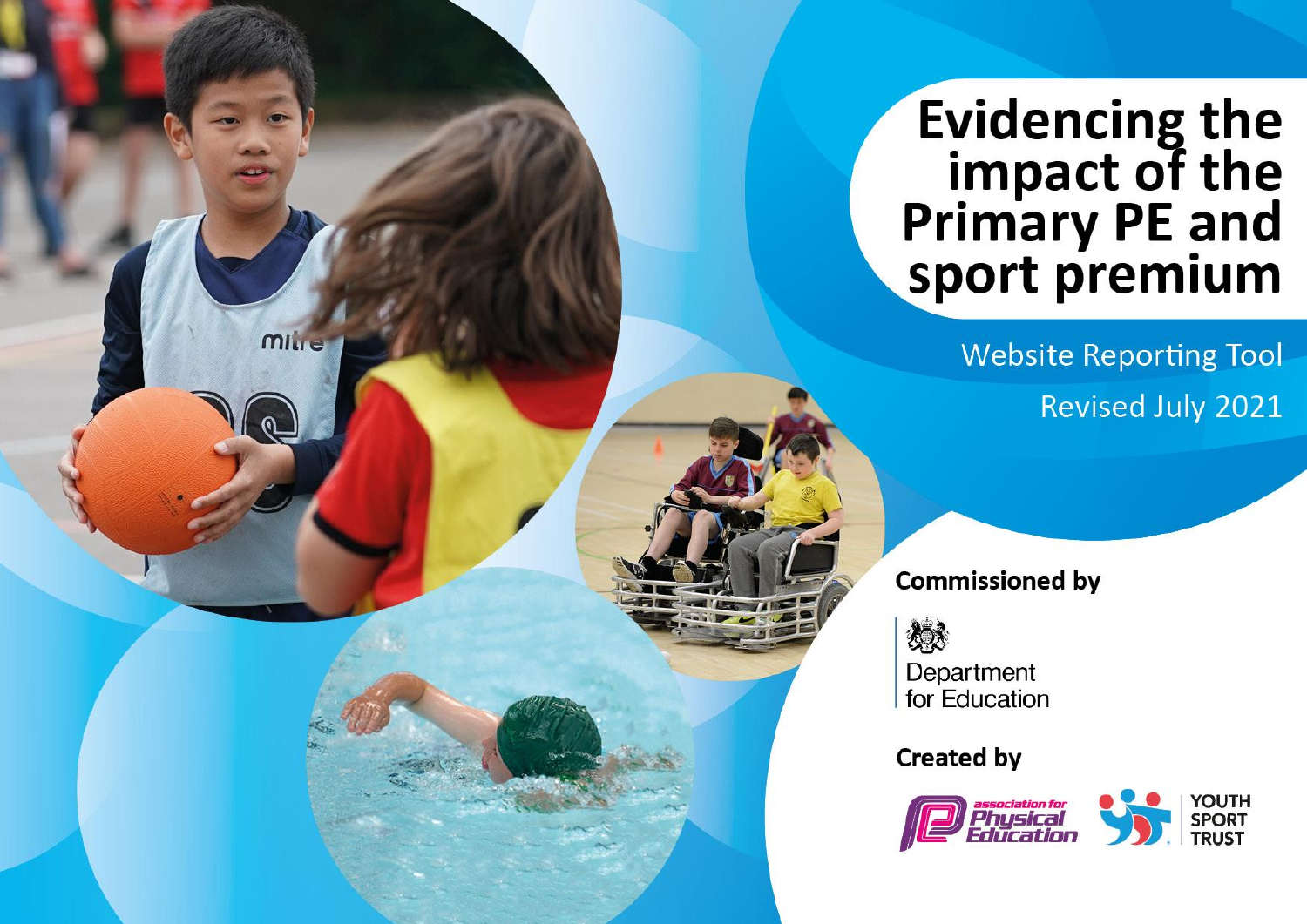It is important that your grant is used effectively and based on school need. The Education Inspection Frame workmakes clear there will be a focus on **'whether leaders and those responsible for governors all understand theirrespective roles and perform these in a way that enhances the effectiveness of the school'**.

Under the Quality of [Education](https://assets.publishing.service.gov.uk/government/uploads/system/uploads/attachment_data/file/843108/School_inspection_handbook_-_section_5.pdf) Ofsted inspectors consider: **Intent** - Curriculum design, coverage and appropriateness **Implementation** - Curriculum delivery, Teaching (pedagogy) and Assessment **Impact** - Attainment and progress

To assist schools with common transferable language this template has been developed to utilise the same three headings which should make your plans easily transferable between working documents.

Schools must use the funding to make **additional and sustainable** improvementsto the quality of Physical Education, School Sport and Physical Activity (PESSPA) they offer. This means that you should use the Primary PE and sport premium to:

- Develop or add to the PESSPA activities that yourschool already offer
- Build capacity and capability within the school to ensure that improvements made now will benefitpupils joining the school in the school in function of the school in future wears.
- The Primary PE and sport premium should not be used to fund capital spend projects; the school'sbudget should

Pleasevisi[tgov.ukf](https://www.gov.uk/guidance/pe-and-sport-premium-for-primary-schools)ortherevisedDfEguidanceincludingthe5keyindicatorsacrosswhichschoolsshoulddemonstrate animprovement.Thisdocumentwillhelpyoutoreviewyourprovisionandtoreportyourspend.DfEencouragesschools to use this template as an effective way of meeting the reporting requirements of the Primary PE and sport premium.

We recommend you start by reflecting on the impact of current provision and reviewing the previous spend.

Schools are required to [publish details](https://www.gov.uk/guidance/what-maintained-schools-must-publish-online#pe-and-sport-premium-for-primary-schools) of how they spend this funding, including any under-spend from 2019/2020, as well as on the impact it has on pupils' PE and sport participation and attainment. **All funding must be spent by 31st July 2022.**

We recommend regularly updating the table and publishing it on your website throughout the year. This evidences your ongoing self-evaluation of how you are using the funding to secure maximum, sustainable impact. Final copy must be posted on your website by the end of the academic year and no later than the 31st July 2021. To see an example of how to complete the table please click [HERE.](http://www.afpe.org.uk/physical-education/wp-content/uploads/afPE-Example-Template-Indicator-2018-Final.pdf)



Supported by:



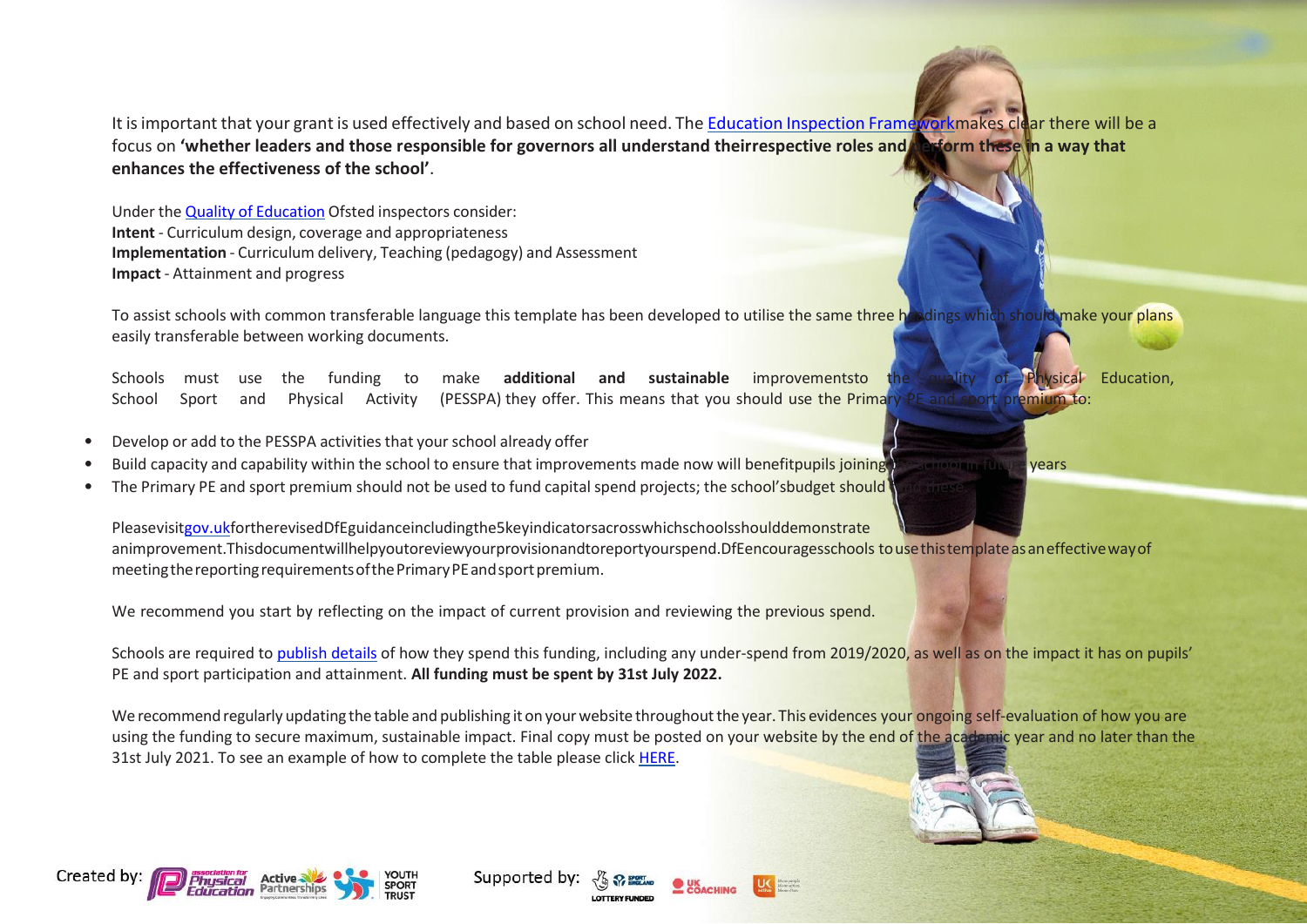## **Details with regard to funding** Please complete the table below.

| Total amount carried over from 2019/20                                              |         |
|-------------------------------------------------------------------------------------|---------|
| Total amount allocated for 2020/21                                                  | £19,740 |
| How much (if any) do you intend to carry over from this total fund into 2021/22?    | £1,497  |
| Total amount allocated for 2021/22                                                  | £19,810 |
| Total amount of funding for 2021/22. To be spent and reported on by 31st July 2022. | £21,307 |

## **Swimming Data**

Please report on your Swimming Data below.

| Meeting national curriculum requirements for swimming and water safety.                                                                                                                                                                                                                                                                                                                                           |           |
|-------------------------------------------------------------------------------------------------------------------------------------------------------------------------------------------------------------------------------------------------------------------------------------------------------------------------------------------------------------------------------------------------------------------|-----------|
| N.B. Complete this section to your best ability. For example you might have practised safe self-rescue techniques ondry land which<br>you can then transfer to the pool when school swimming restarts.<br>Due to exceptional circumstances priority should be given to ensuring that pupils can perform safe self rescue evenif they do<br>not fully meet the first two requirements of the NC programme of study |           |
| What percentage of your current Year 6 cohort swim competently, confidently and proficiently over a distance of atleast 25<br>metres?                                                                                                                                                                                                                                                                             | 80%       |
| N.B. Even though your pupils may swim in another year please report on their attainment on leaving primary schoolat the end of<br>the summer term 2020.<br>Please see note above                                                                                                                                                                                                                                  |           |
| What percentage of your current Year 6 cohort use a range of strokes effectively [for example, front crawl, backstrokeand<br>breaststroke]?<br>Please see note above                                                                                                                                                                                                                                              | 80%       |
| What percentage of your current Year 6 cohort perform safe self-rescue in different water-based situations?                                                                                                                                                                                                                                                                                                       | 71%       |
| Schools can choose to use the Primary PE and sport premium to provide additional provision for swimming but thismust be for<br>activity over and above the national curriculum requirements. Have you used it in this way?                                                                                                                                                                                        | <b>No</b> |
| Created by:<br>Supported by:<br>Physical Active<br>$\sqrt{\omega}$ $\Omega$ sport<br>$\mathsf{U}\mathsf{C}_{\mathsf{active}}$<br>COACHING<br>SPORT<br><b>TRUST</b><br><b>LOTTERY FUNDED</b>                                                                                                                                                                                                                       |           |

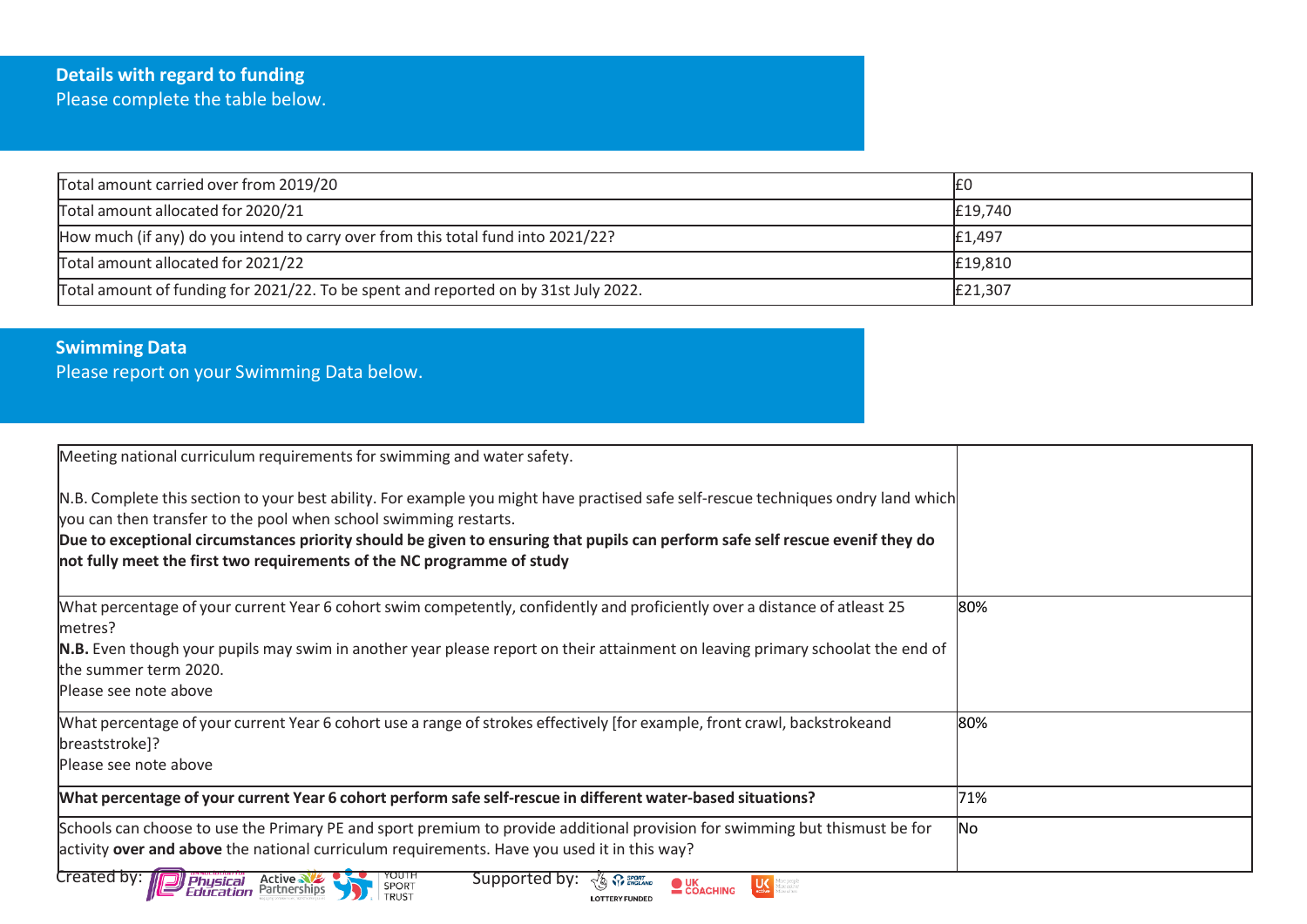## **Action Plan and Budget Tracking**

Capture your intended annual spend against the 5 key indicators. Clarify the success criteria and evidence of impact that you intend to measure to evaluate for pupils today and for the future.

| Academic Year: 2020/21                                                                                                                                                                                                   | Total fund allocated:                                                                                                                                                                                                                         | Date Updated:                |                                                                                                                                                                                                                                                            |                                                                                                                                                             |
|--------------------------------------------------------------------------------------------------------------------------------------------------------------------------------------------------------------------------|-----------------------------------------------------------------------------------------------------------------------------------------------------------------------------------------------------------------------------------------------|------------------------------|------------------------------------------------------------------------------------------------------------------------------------------------------------------------------------------------------------------------------------------------------------|-------------------------------------------------------------------------------------------------------------------------------------------------------------|
| Key indicator 1: The engagement of all pupils in regular physical activity - Chief Medical Officers guidelines recommend thatprimary<br>school pupils undertake at least 30 minutes of physical activity a day in school |                                                                                                                                                                                                                                               |                              |                                                                                                                                                                                                                                                            |                                                                                                                                                             |
| Intent                                                                                                                                                                                                                   | Implementation                                                                                                                                                                                                                                |                              | Impact                                                                                                                                                                                                                                                     |                                                                                                                                                             |
| Your school focus should be clear what<br>you want the pupils to knowand be able<br>to do and about<br>what they need to learn and to<br>consolidate through practice:                                                   | Make sure your actions to achieveare<br>linked to your intentions:                                                                                                                                                                            | <b>Funding</b><br>allocated: | Evidence of impact: what dopupils<br>now know and what can they now<br>do? What has changed?:                                                                                                                                                              | Sustainability and suggestednext<br>steps:                                                                                                                  |
| To increase the daily participation for<br>children in sporting activities                                                                                                                                               | Introduction of Premier Sports Clubs at E8,345<br>lunch time and after school to increase<br>participation of all children<br>Registers kept for all clubs to ensure all<br>children access at least one club<br>throughout the academic year |                              | Increased proportion of children<br>engaging in daily physical activity<br>Children experiencing a range of<br>sporting activities, with Year 6<br>children being exposed to sports<br>typical of secondary school (e.g.<br>badminton, netball, tag rugby) | Continue affiliation into next<br>academic year to provide regular<br>opportunities to engage in PE,<br>outside of the normal curriculum<br><b>d</b> emands |
| For all children to have the correct PE kit Audit current PE kit for children<br>to access our PE curriculum                                                                                                             | School PE kits to be purchased for all<br>children<br>Indoor and outdoor PE kit to be<br>brought for children accessing PE<br>llessons                                                                                                        | £4,460                       | All children engaged in weekly PE<br>sessions in school. Children feel part support with additional PE kit<br>of the school community during<br>these sessions as they all have<br>correct kit.                                                            | Sports Premium 2021/2022 to                                                                                                                                 |







**LOTTERY FUNDED**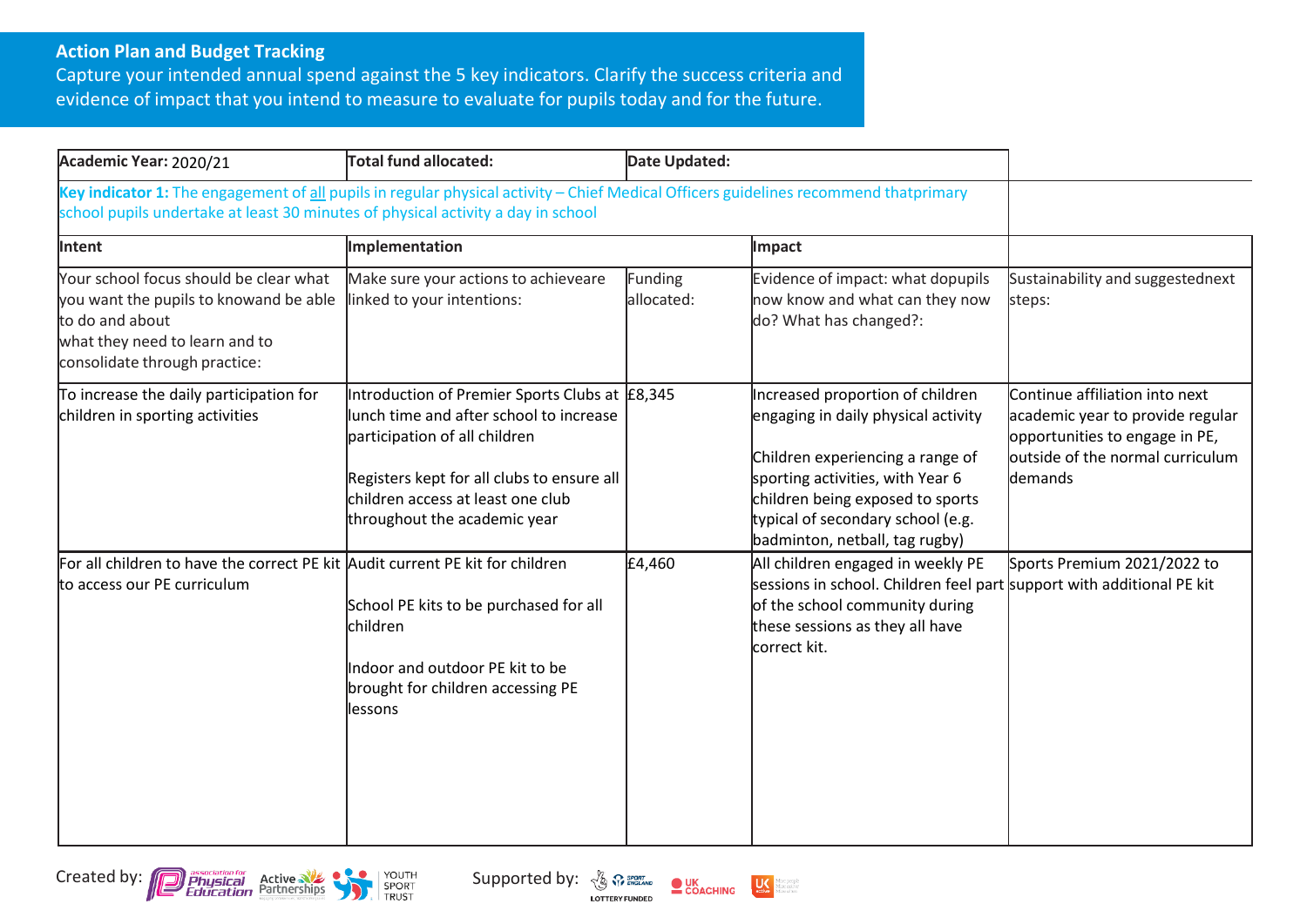| Key indicator 2: The profile of PESSPA being raised across the school as a tool for whole school improvement                                                                        |                                                                                                                                                                                          |                       |                                                                                                                                                              |                                                                          |  |
|-------------------------------------------------------------------------------------------------------------------------------------------------------------------------------------|------------------------------------------------------------------------------------------------------------------------------------------------------------------------------------------|-----------------------|--------------------------------------------------------------------------------------------------------------------------------------------------------------|--------------------------------------------------------------------------|--|
| Intent                                                                                                                                                                              | Implementation                                                                                                                                                                           |                       | Impact                                                                                                                                                       |                                                                          |  |
| Your school focus should be clear what<br>you want the pupils to knowand be able<br>to do and about<br>what they need to learn and to<br>consolidate through practice:              | Make sure your actions to achieveare<br>linked to your intentions:                                                                                                                       | Funding<br>allocated: | Evidence of impact: what dopupils<br>now know and what can they now<br>do? What has changed?:                                                                | Sustainability and suggestednext<br>steps:                               |  |
| To increase the awareness of sporting<br>events and competitions entered                                                                                                            | PE team to keep PE board updated with<br>successes and upcoming events<br>Successes celebrated through social<br>media platforms and during GREAT<br>assemblies                          |                       | Children understand the events that Develop social media platforms<br>are happening and regularly<br>celebrate each other's'<br>achievements                 | and share successes through<br>weekly principal letters                  |  |
| To continue to refine the PE curriculum<br>to be in line with expectations, using<br>relevant staff expertise to support<br>(football coach, dance instructor,<br>gymnastics coach) | SC to update curriculum and share new $\text{\pounds}250$<br>plans with all staff during staff CPD<br>sessions                                                                           |                       | Increased awareness of progression Continue to embed PE curriculum,<br>of PE skills and knowledge of all staffwith team teaching sessions as                 | required from lesson visits and<br>staff feedback                        |  |
| To increase awareness of physical<br>activity through whole school<br>days/events on a termly basis                                                                                 | Whole school fitness day during Spring $E975$<br>2 focussed on fitness<br>Olympian visit during for Summer 2 to<br>share experiences and provide a<br>timetabled workout for all classes | £500                  | Increased awareness and aspirations PE team to establish termly events<br>of children, understanding the skills<br>necessary to become an Olympic<br>swimmer | linked to PE/Fitness to raise profile<br>within school and with parents. |  |



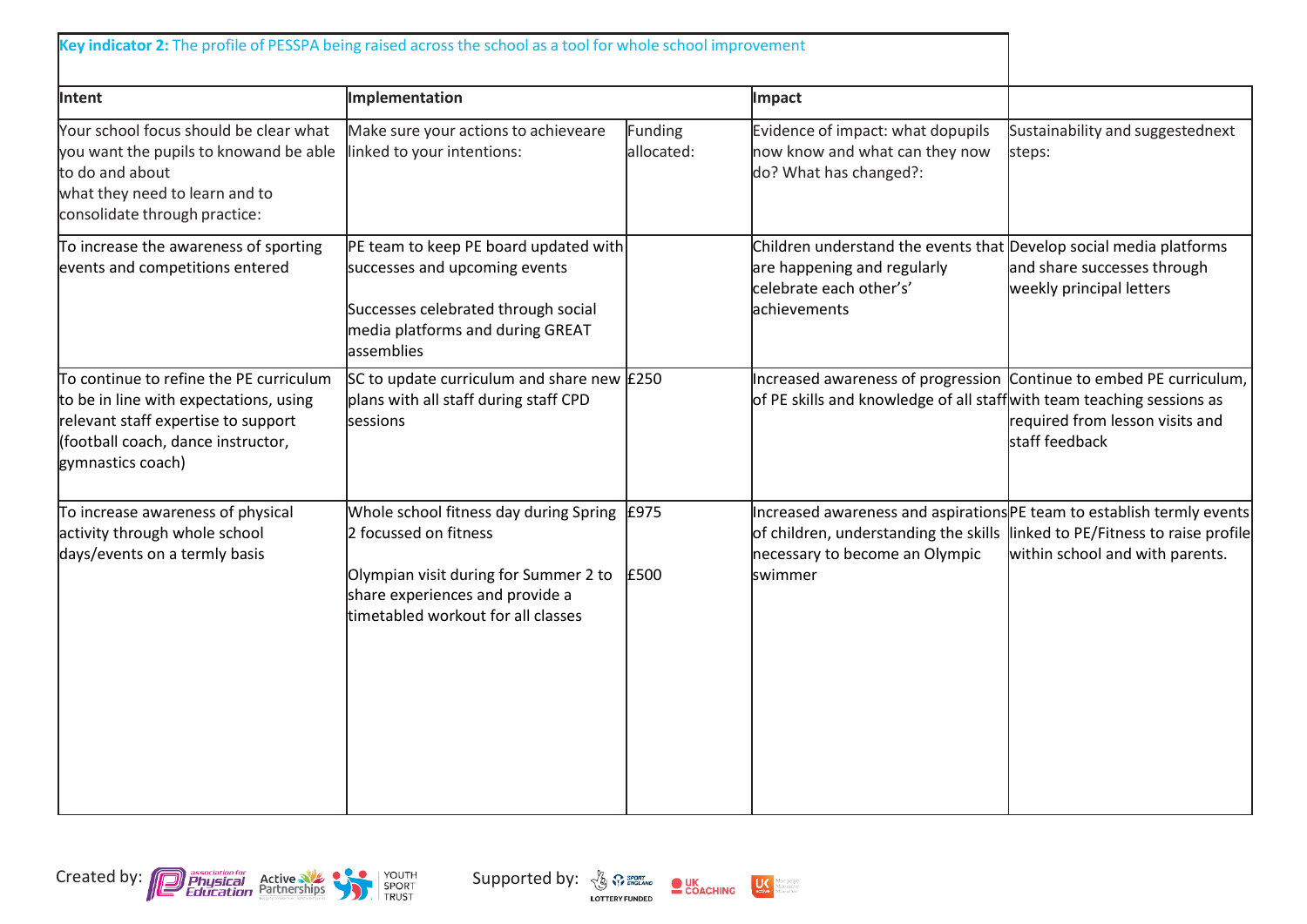| Intent                                                                                                                                                                                                                                       | Implementation                                                                                                                                                                                                                                                                                                             |      | Impact                                                                                                                                                                                                                         |                                                                                                                               |
|----------------------------------------------------------------------------------------------------------------------------------------------------------------------------------------------------------------------------------------------|----------------------------------------------------------------------------------------------------------------------------------------------------------------------------------------------------------------------------------------------------------------------------------------------------------------------------|------|--------------------------------------------------------------------------------------------------------------------------------------------------------------------------------------------------------------------------------|-------------------------------------------------------------------------------------------------------------------------------|
| To improve the leadership of PE, with<br>subject knowledge and leadership<br>training provide through DSSP                                                                                                                                   | Engagement with DSSP briefings and<br>knowledge cascaded to teachers and<br>support staff where appropriate                                                                                                                                                                                                                | £175 | Succession plan for PE lead identified<br>with transition to new lead<br>New PE lead to embed curriculum<br>and share extensive knowledge to<br>staff                                                                          | Continue to provide release time<br>for PE lead to attend meetings<br>around PE leadership                                    |
| To provide quality COPD for staff to<br>enhance their subject knowledge around<br>PE but also effective pedagogies to<br>deliver PE lessons<br>Key indicator 4: Broader experience of a range of sports and activities offered to all pupils | Online CPD created for PE & PA<br>lessons. (all staff can access)<br>CPD for staff in Staff meetings around<br>PE topics/assessment/ high quality<br>PE.<br>NQT/RQT to have CPD as part of NQT<br>programmes<br>Team Teaching with in school experts<br>in specific areas of expertise e.g.<br>football, gymnastics, dance |      | Increased confidence in all staff to<br>deliver PE curriculum effectively                                                                                                                                                      | Continue to provide opportunities<br>for staff to share their strengths<br>and areas of need around<br>delivery of PE lessons |
| Intent                                                                                                                                                                                                                                       | Implementation                                                                                                                                                                                                                                                                                                             |      | Impact                                                                                                                                                                                                                         |                                                                                                                               |
| To develop Pupil Sports Leaders to<br>engage in and lead sporting activities<br>during unstructured times of the school<br>day                                                                                                               | Derby SSP Mini Leader training                                                                                                                                                                                                                                                                                             | £225 | Children confident to lead activities at Support for lunch time staff to<br>dinner time, with minimal support<br>from adults<br>Children developing leadership and<br>communication skills to support in<br>leading activities | engage in similar training to help<br>mini leaders                                                                            |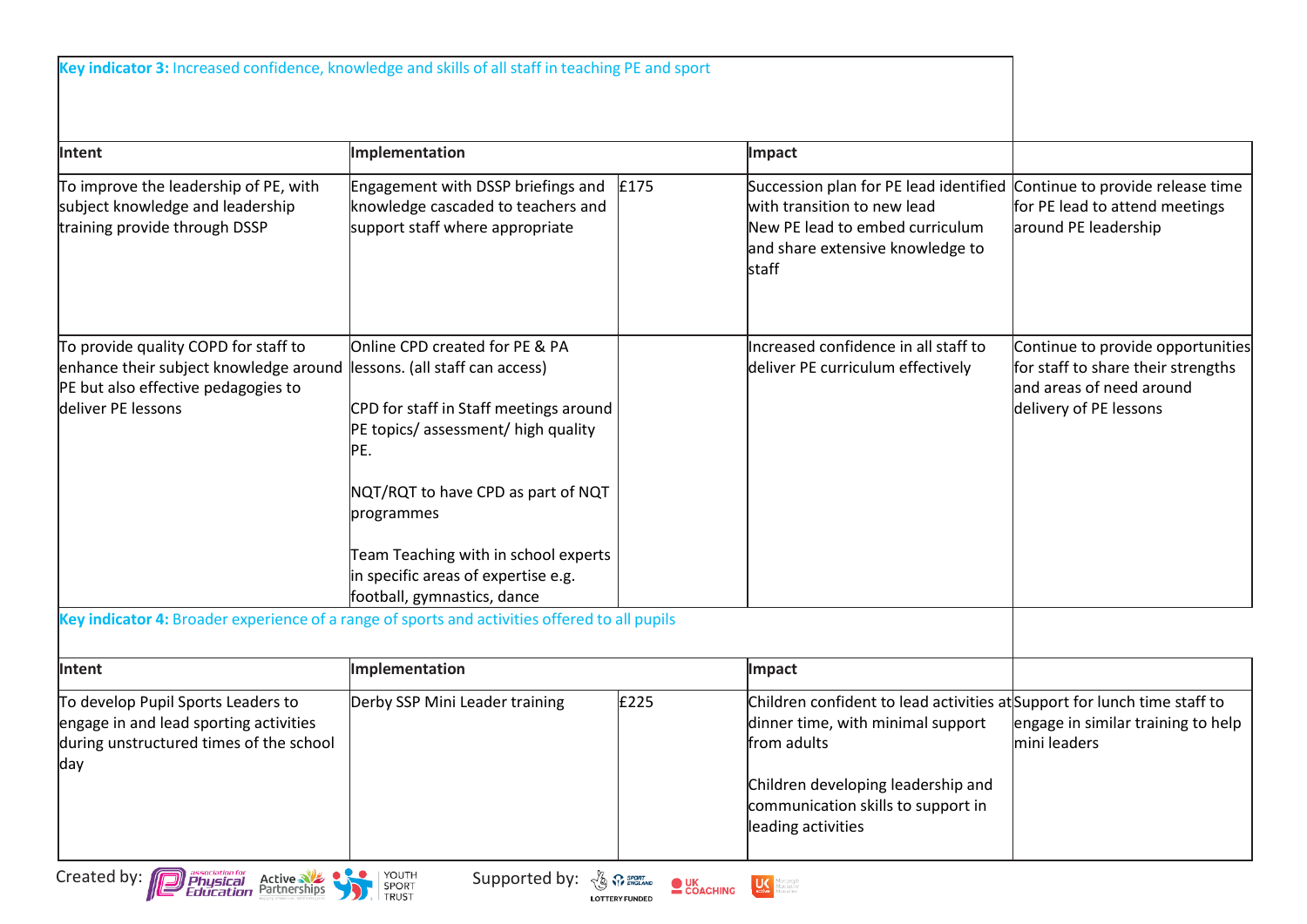| To provide all sport equipment to enable Audit current PE equipment |                                                 | E2,313 | Staff have all resources available to                                    | Continue to update PE equipment      |
|---------------------------------------------------------------------|-------------------------------------------------|--------|--------------------------------------------------------------------------|--------------------------------------|
| our broad PE Curriculum to be                                       |                                                 |        | deliver the PE curriculum effectively                                    | as necessary and provide             |
| implemented, providing children with                                | Buy necessary sporting equipment to             |        |                                                                          | replacement equipment if             |
| opportunities to engage in a wide range                             | enable our PE WONDER Curriculum to              |        |                                                                          | necessary                            |
| of sports and outdoor activities                                    | be implemented effectively and                  |        |                                                                          |                                      |
|                                                                     | increase engagement within PE                   |        |                                                                          |                                      |
|                                                                     | llessons                                        |        |                                                                          |                                      |
|                                                                     |                                                 |        |                                                                          |                                      |
| To allow pupils to access a range of                                | To cover all transport (minibus/coach) $E1,000$ |        | All children have equal opportunity to Continue to provide opportunities |                                      |
| sporting activities outside of school                               | costs so that all PE activities are free        |        | attend sporting activities                                               | for all children to attend a range   |
|                                                                     | of charge to all                                |        |                                                                          | of activities and clubs irrespective |
|                                                                     | parents/carers/children                         |        |                                                                          | of their protected characteristics.  |
|                                                                     |                                                 |        |                                                                          |                                      |
|                                                                     |                                                 |        |                                                                          |                                      |
|                                                                     |                                                 |        |                                                                          |                                      |
|                                                                     |                                                 |        |                                                                          |                                      |